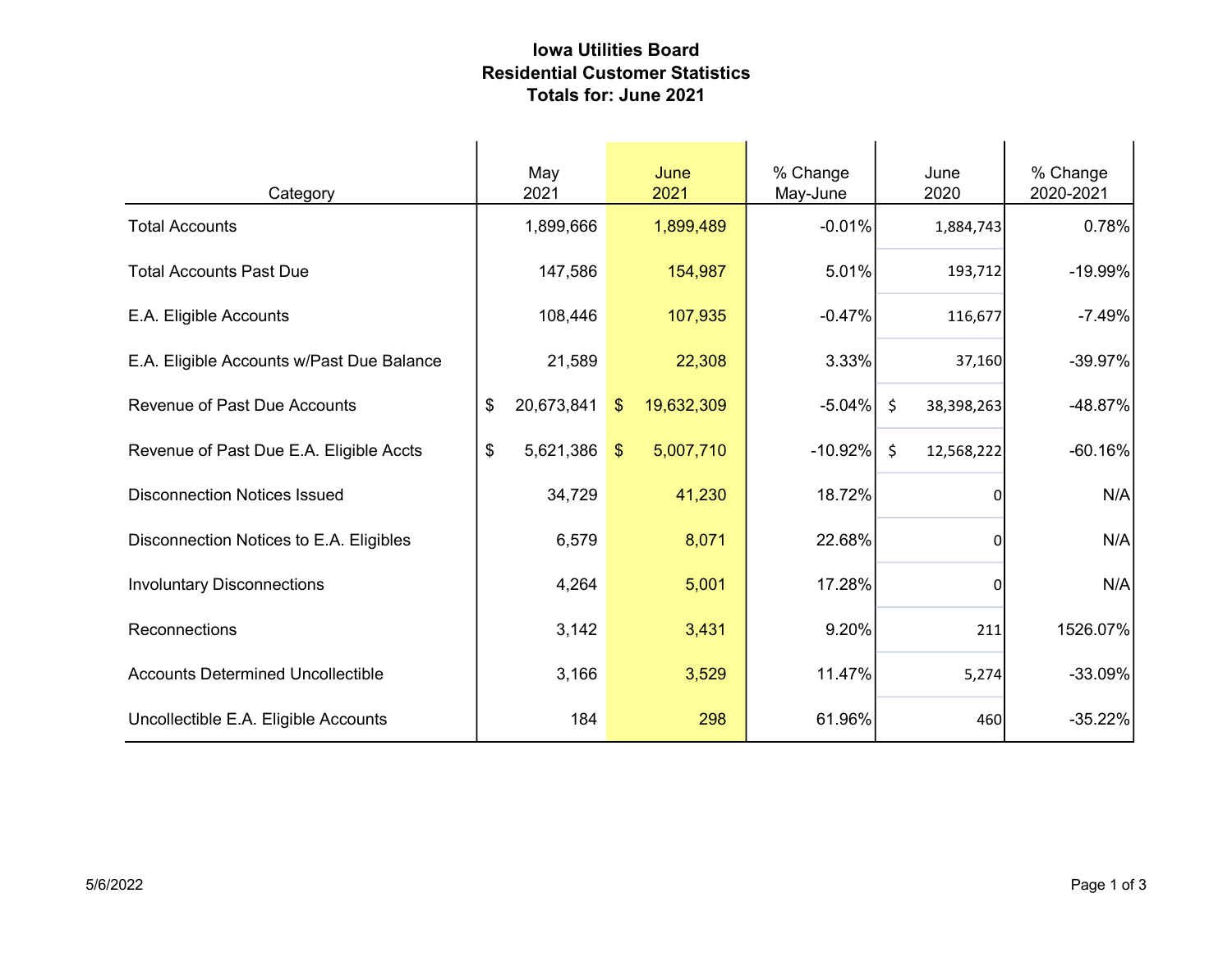## Iowa Utilities Board Residential Customer Statistics Breakdown by Company for: June 2021

|                                           | Linn County REC* | <b>Black Hills Energy</b><br>f/k/a Aquila | <b>Liberty Energy</b><br>f/k/a Atmos |
|-------------------------------------------|------------------|-------------------------------------------|--------------------------------------|
| Category                                  | (Electric Only)  | (Gas Only)                                | (Gas Only)                           |
| <b>Total Accounts</b>                     |                  | 143,596                                   | 4,034                                |
| <b>Total Accounts Past Due</b>            |                  | 9,528                                     | 457                                  |
| E.A. Eligible Accounts                    |                  | 6,441                                     | 466                                  |
| E.A. Eligible Accounts w/Past Due Balance |                  | 731                                       | 197                                  |
| <b>Revenue of Past Due Accounts</b>       |                  | \$<br>1,153,960                           | \$<br>107,580                        |
| Revenue of Past Due E.A. Eligible Accts   |                  | 131,961<br>\$                             | \$<br>32,730                         |
| <b>Disconnection Notices Issued</b>       |                  | 2,629                                     | 519                                  |
| Disconnection Notices to E.A. Eligibles   |                  | 167                                       | 92                                   |
| <b>Involuntary Disconnections</b>         |                  | 416                                       | 51                                   |
| Reconnections                             |                  | 117                                       | 10                                   |
| <b>Accounts Determined Uncollectible</b>  |                  | 276                                       | $\overline{0}$                       |
| Uncollectible E.A. Eligible Accounts      |                  | 0                                         | $\mathbf 0$                          |

\* Effective July 1, 2018, Linn County REC is no longer required to file this report.